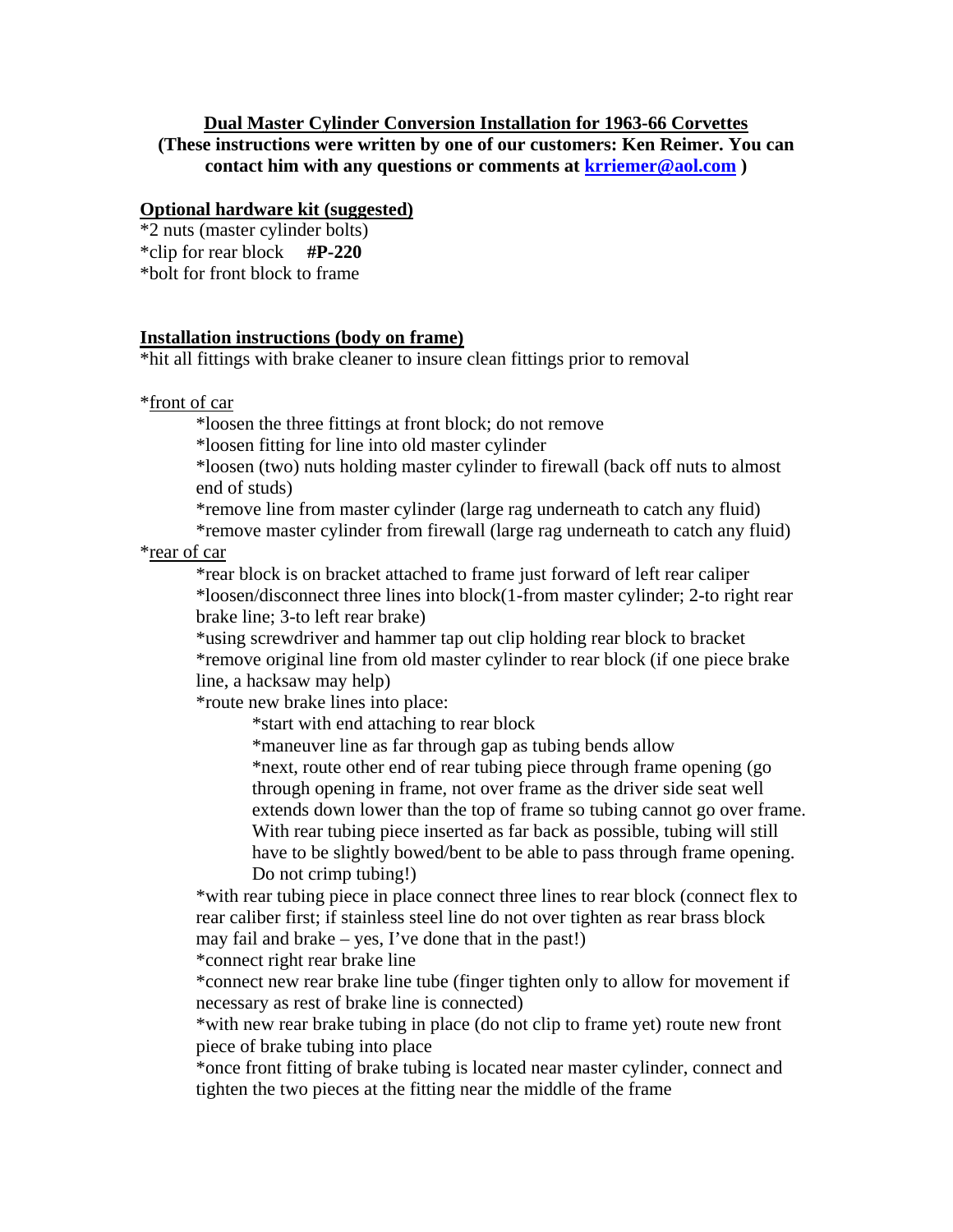\*bench bleed new master cylinder (provide separate instructions) \*connect new front and rear brake tubes to new master cylinder \*snug up brake line connections at master cylinder \*snug up fittings/connections at front block \*snug up fitting connections at rear block \*bleed brake system (provide separate instructions) \*once brakes are bled, clip rear line to frame \*use hardware store medal screws (3/8) \*front most clip may require medal screw to be cut shorter due to space limitations between footwell and frame

## **Step by Step Photos**

1) Original master cylinder and single outlet brake line

2) Tubing arrangement from original master cylinder to font block

3) Front block (original); inlet from master cylinder, outlets to left and right brakes, outlet to rear brake block

4) New front block

5) Tubing from master cylinder disconnected

6) Old master cylinder removed

7) New block with new line from master cylinder and original front brake lines

8) New line run to rear block (rear driver side frame)

9) New line runs through frame opening

10) New line coming through frame to front of car

11) New line going up to master cylinder (front of car)

12) New master cylinder installed

13) Other view of new master cylinder

14) New rear brake line clipped in to frame (mid-frame)

15) New rear brake line clipped in to frame (front of car)

16) Corvette after successful test drive!!!

17) Corvette after successful test drive!!!

Plus 2 pictures of a Brake Booster (#BB-2N) Installed on a 1967 that previously had a non-power brake system.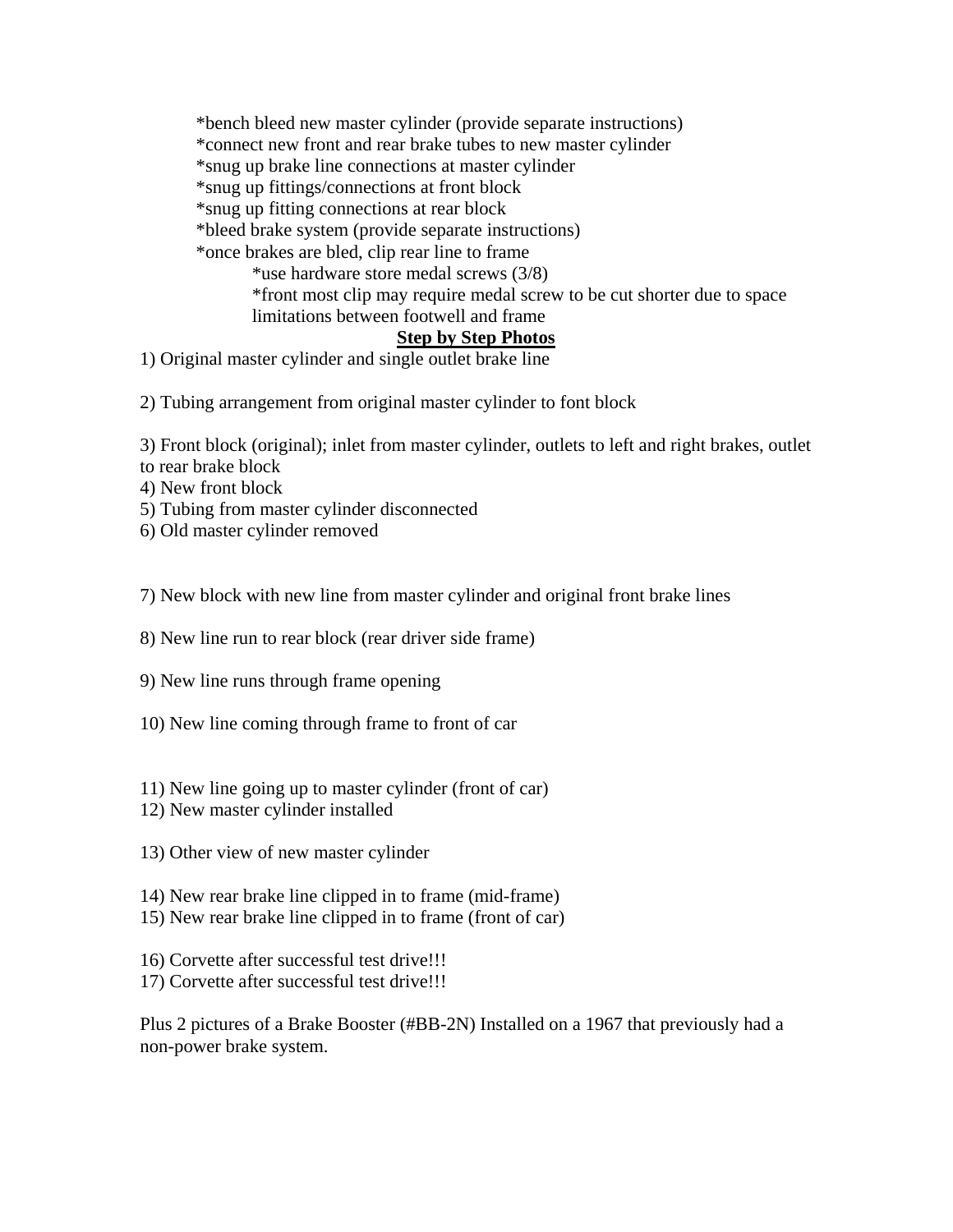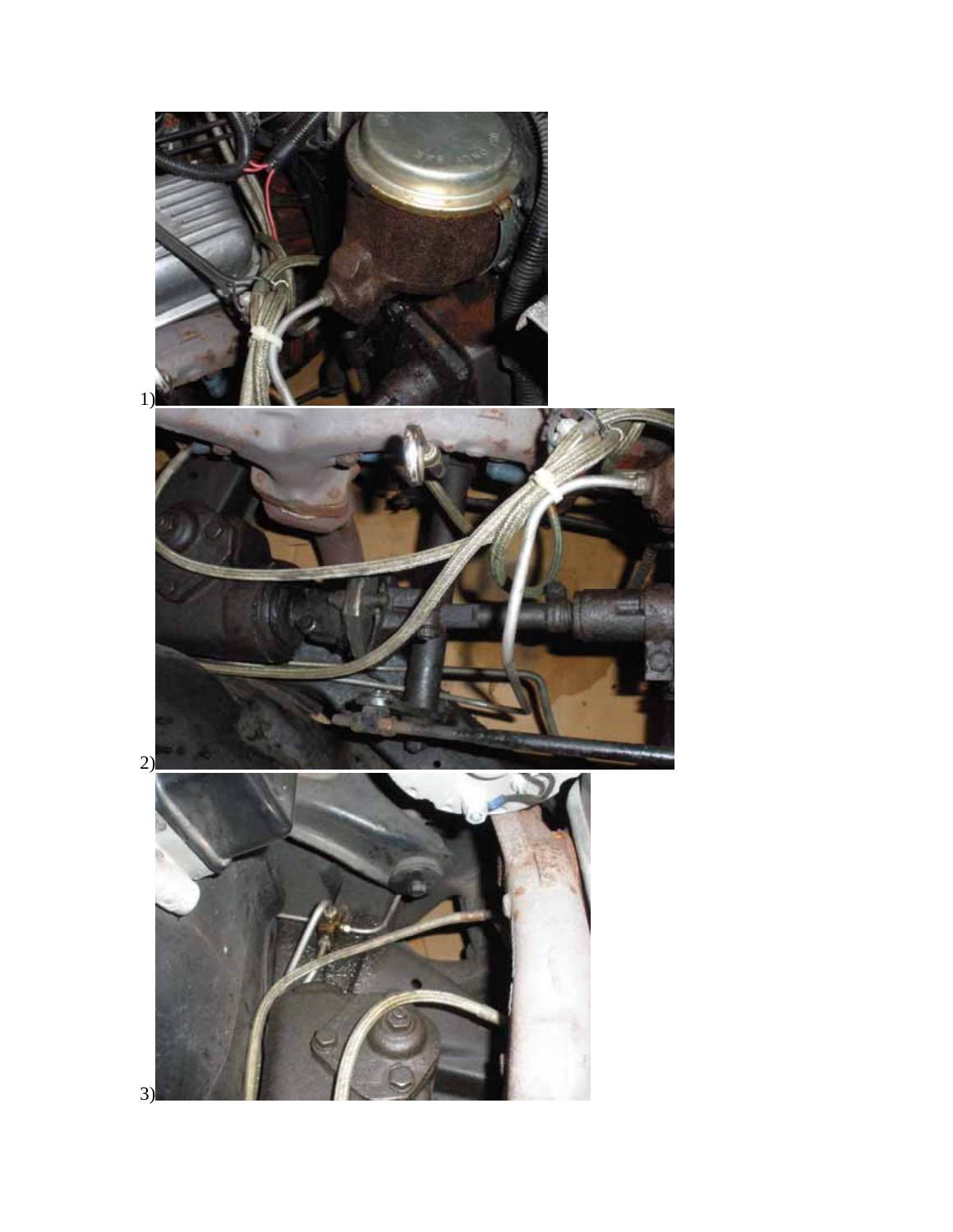

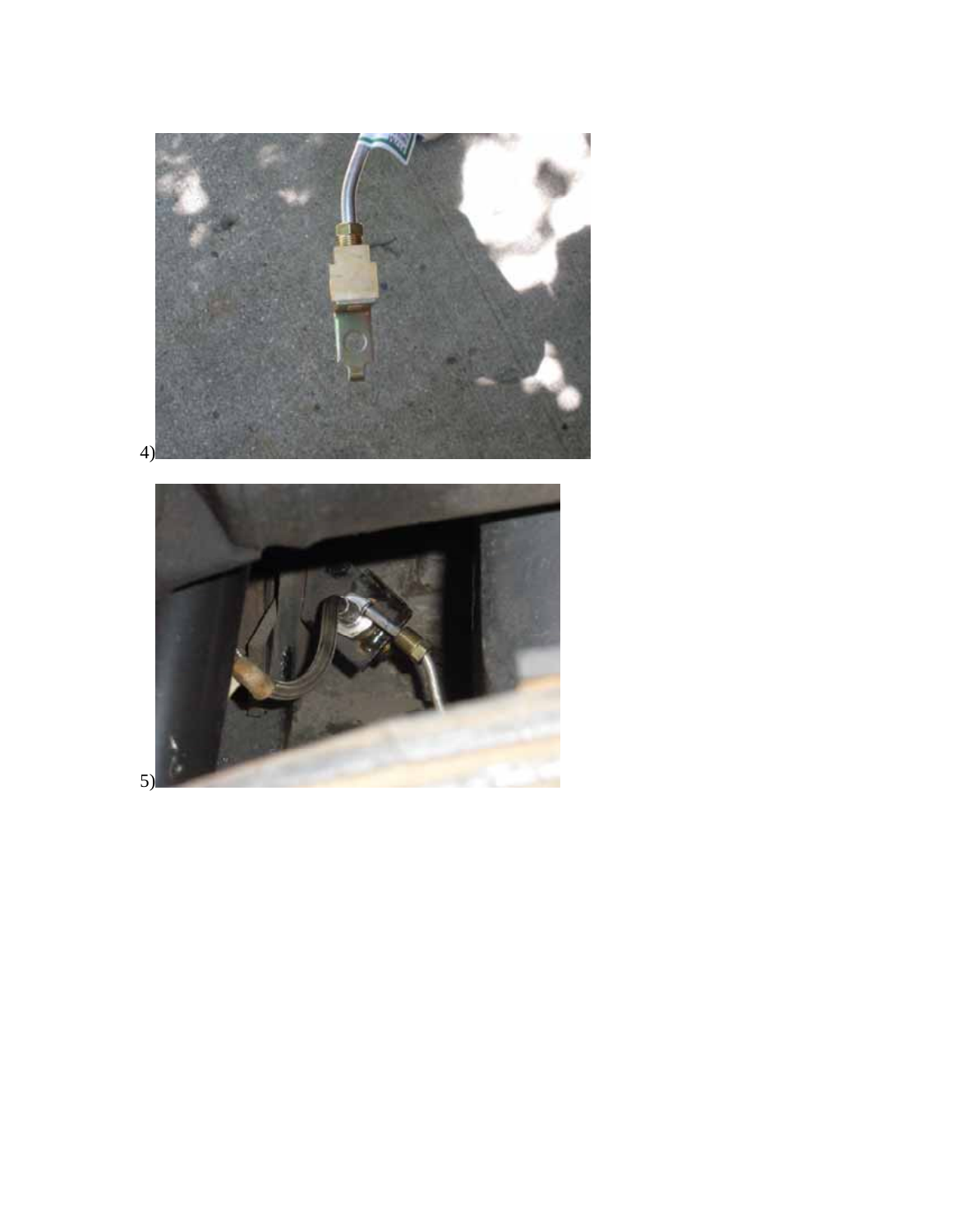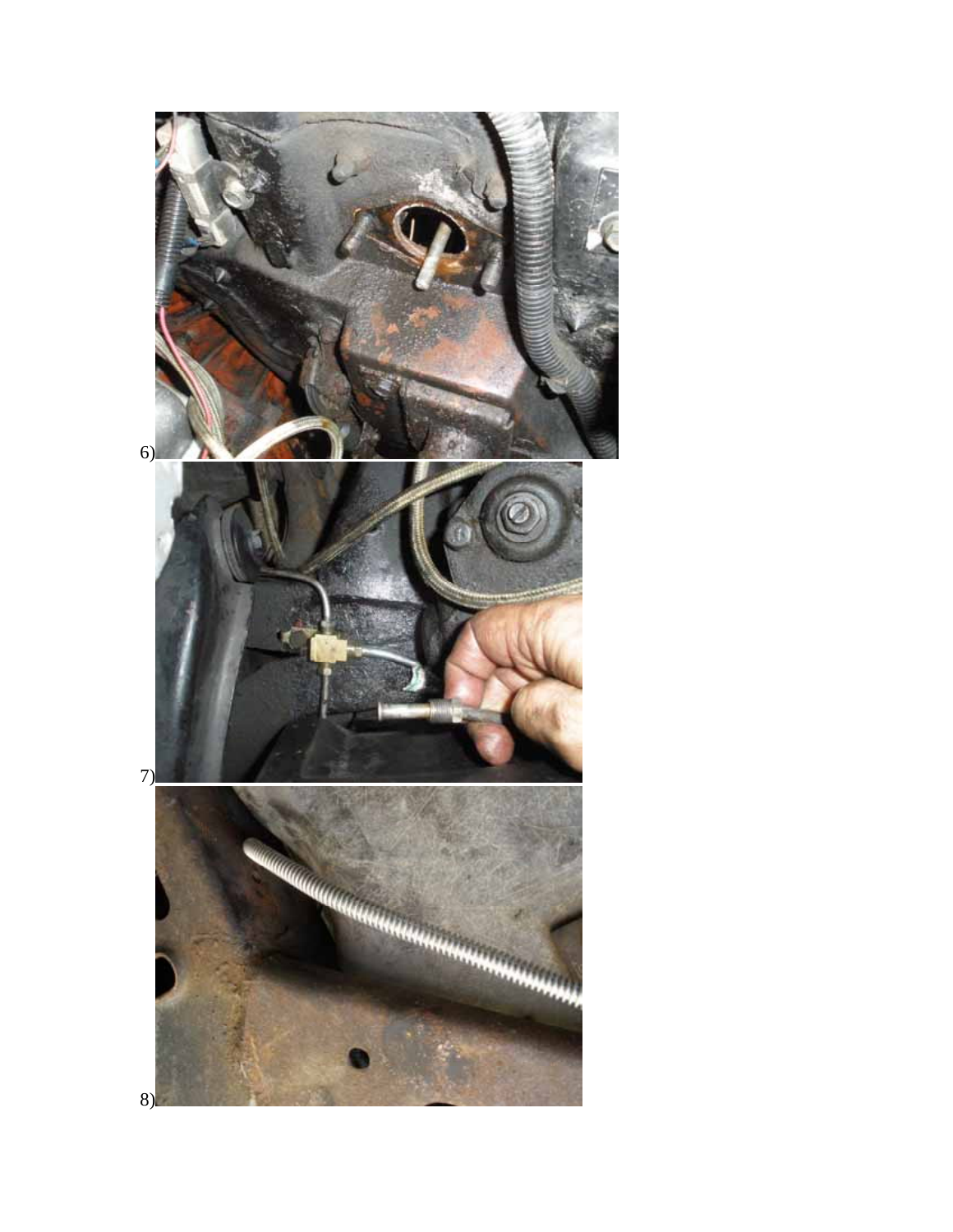

11)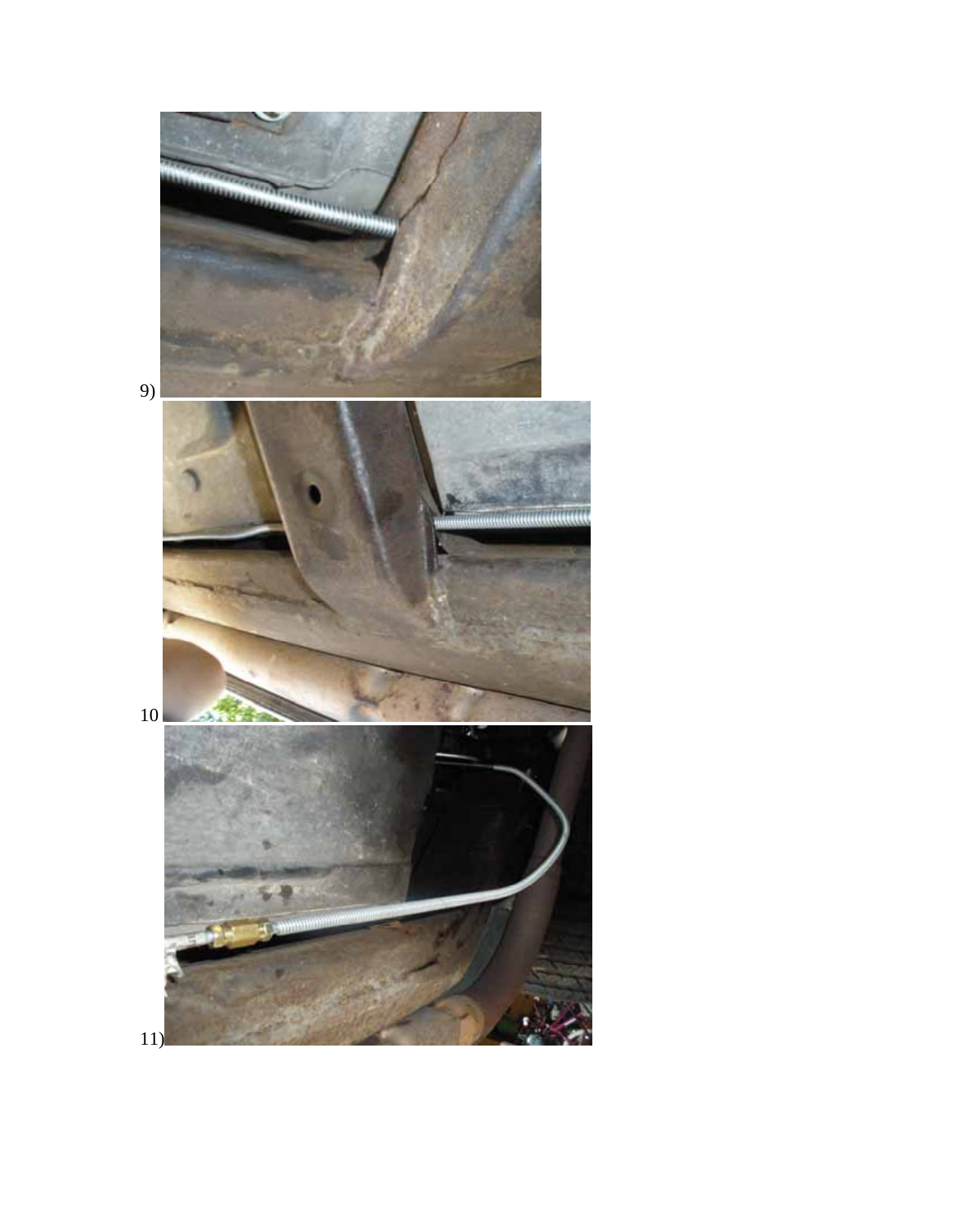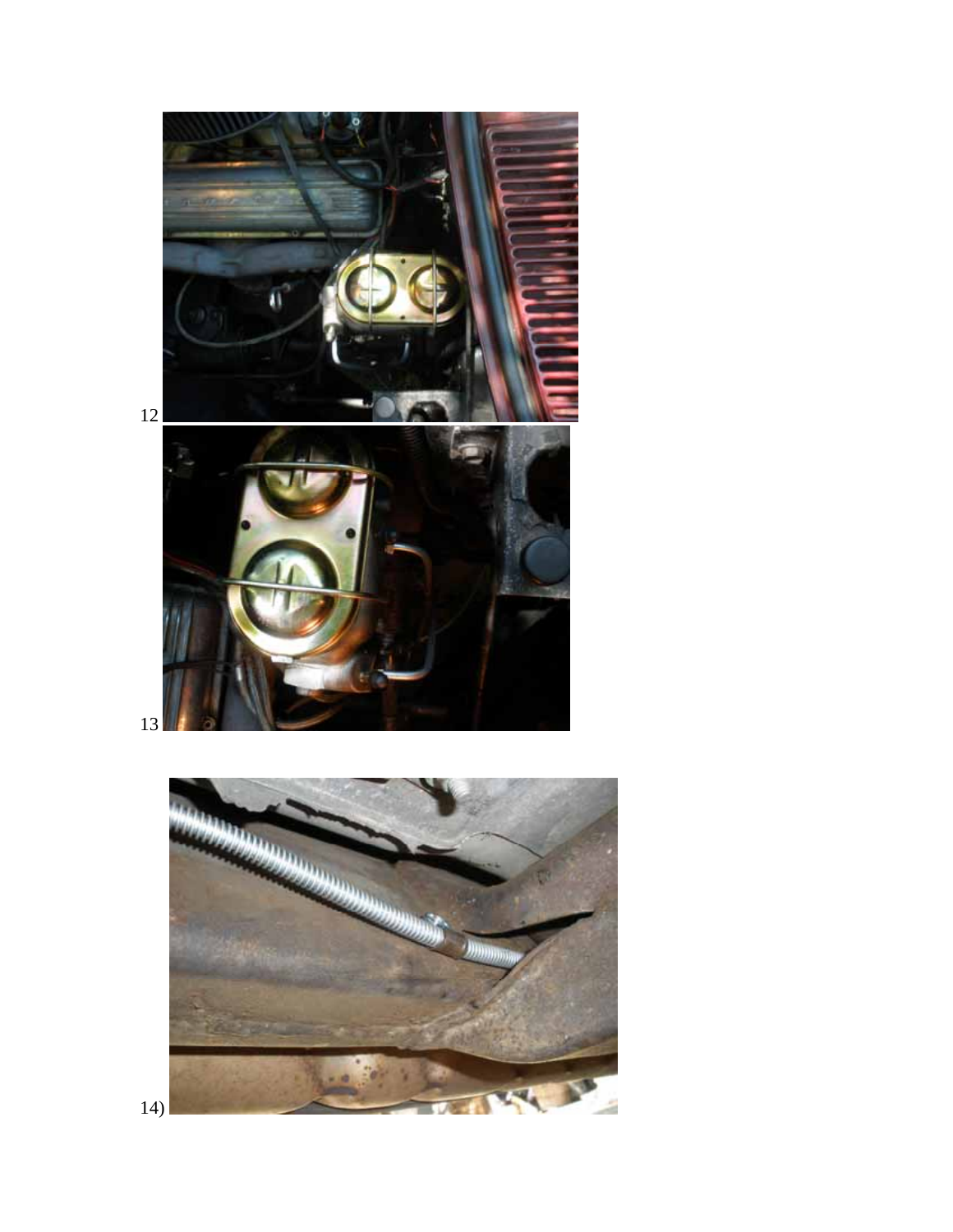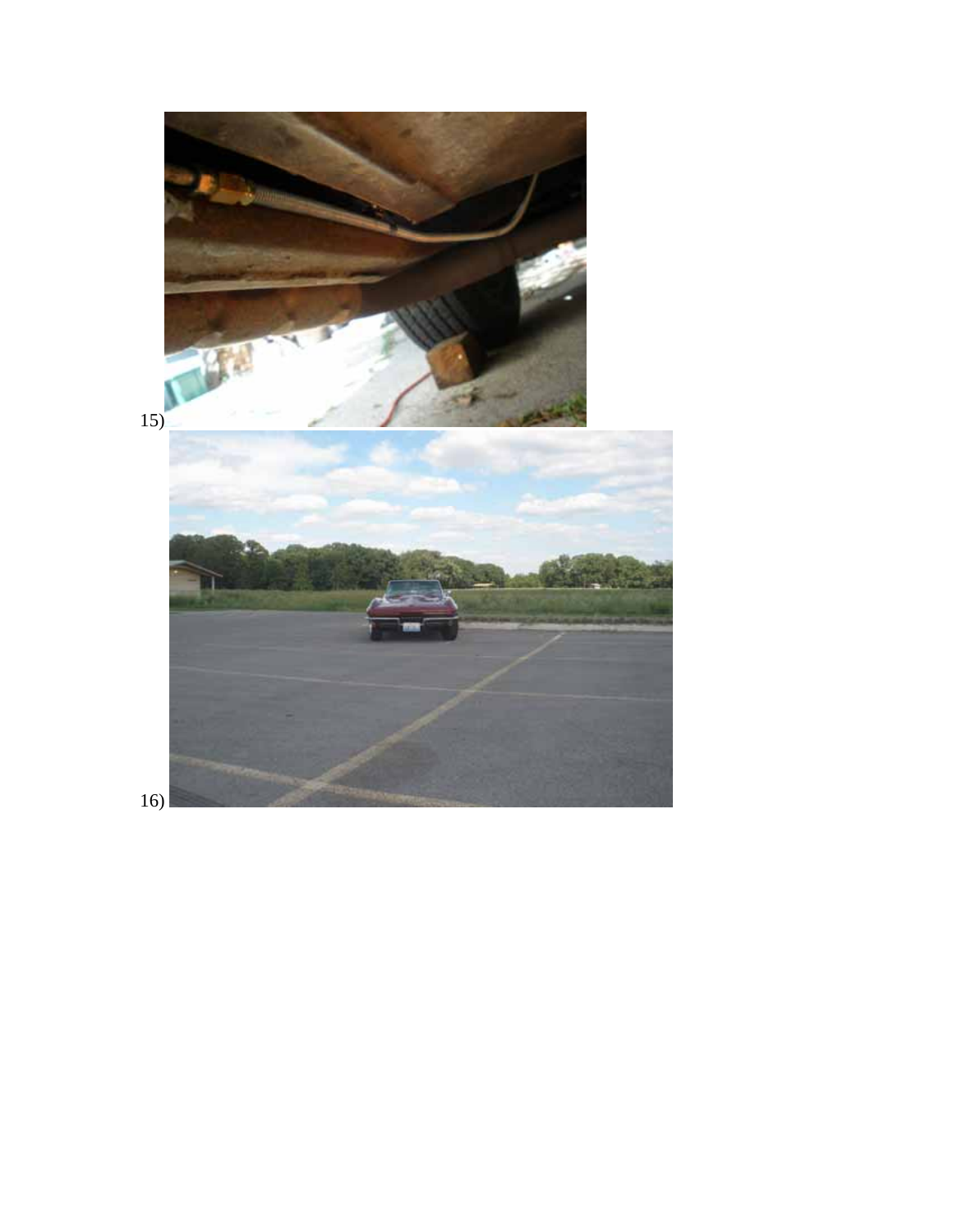



**Installation of a Brake Booster (#BB-2N) on a non-power brake car**